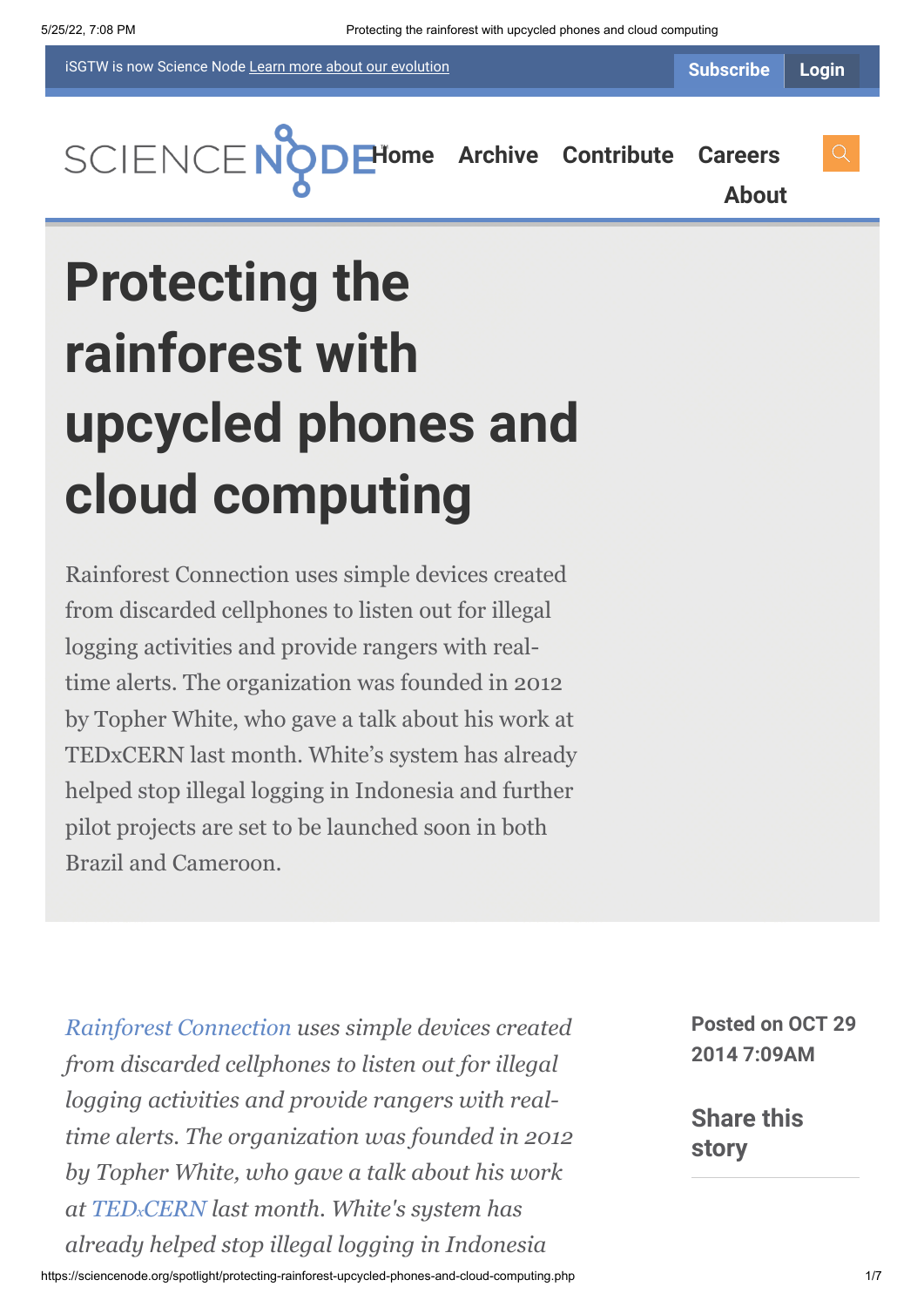*and*



*Connection [\(CC BY 2.0\)](https://creativecommons.org/licenses/by/2.0/).*



**[Technology](https://sciencenode.org/tag/?tag=Technology)**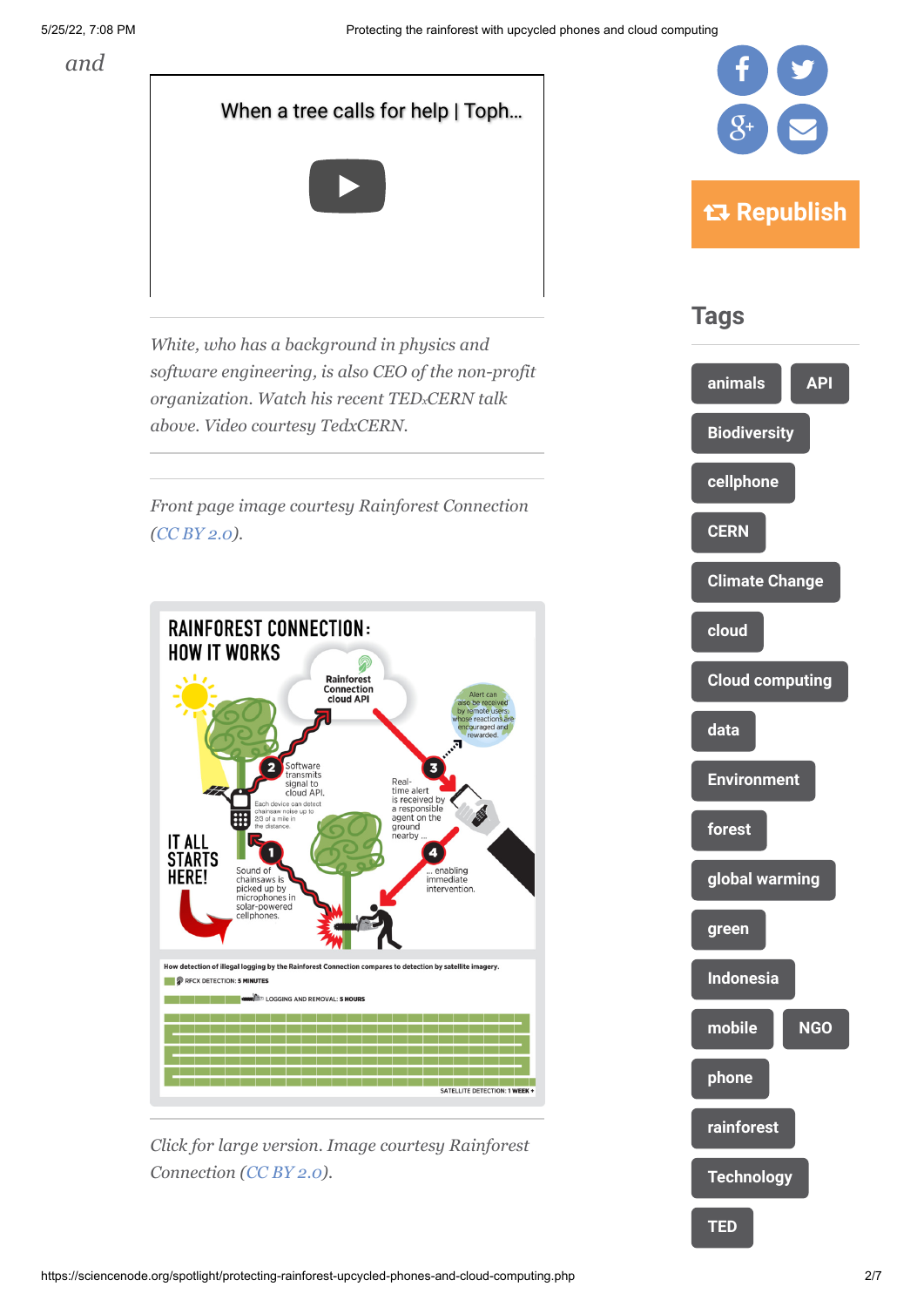



*The physical placement of the listening device shown here is for illustrative purposes only; the devices are normally installed much higher in the tree canopy. Image courtesy Rainforest Connection ([CC BY 2.0\)](https://creativecommons.org/licenses/by/2.0/).*



*CERN's Paola Catapano interviews White behind the scenes at TEDxCERN. Video courtesy CERN.*

*further pilot projects are set to be launched soon in both Brazil and Cameroon.* iSGTW *speaks to White to find out more…*

#### **What was your inspiration for this project?**

A few years ago I traveled to Indonesia, where I volunteered with an organization dedicated to protecting gibbons. While I was there, I noticed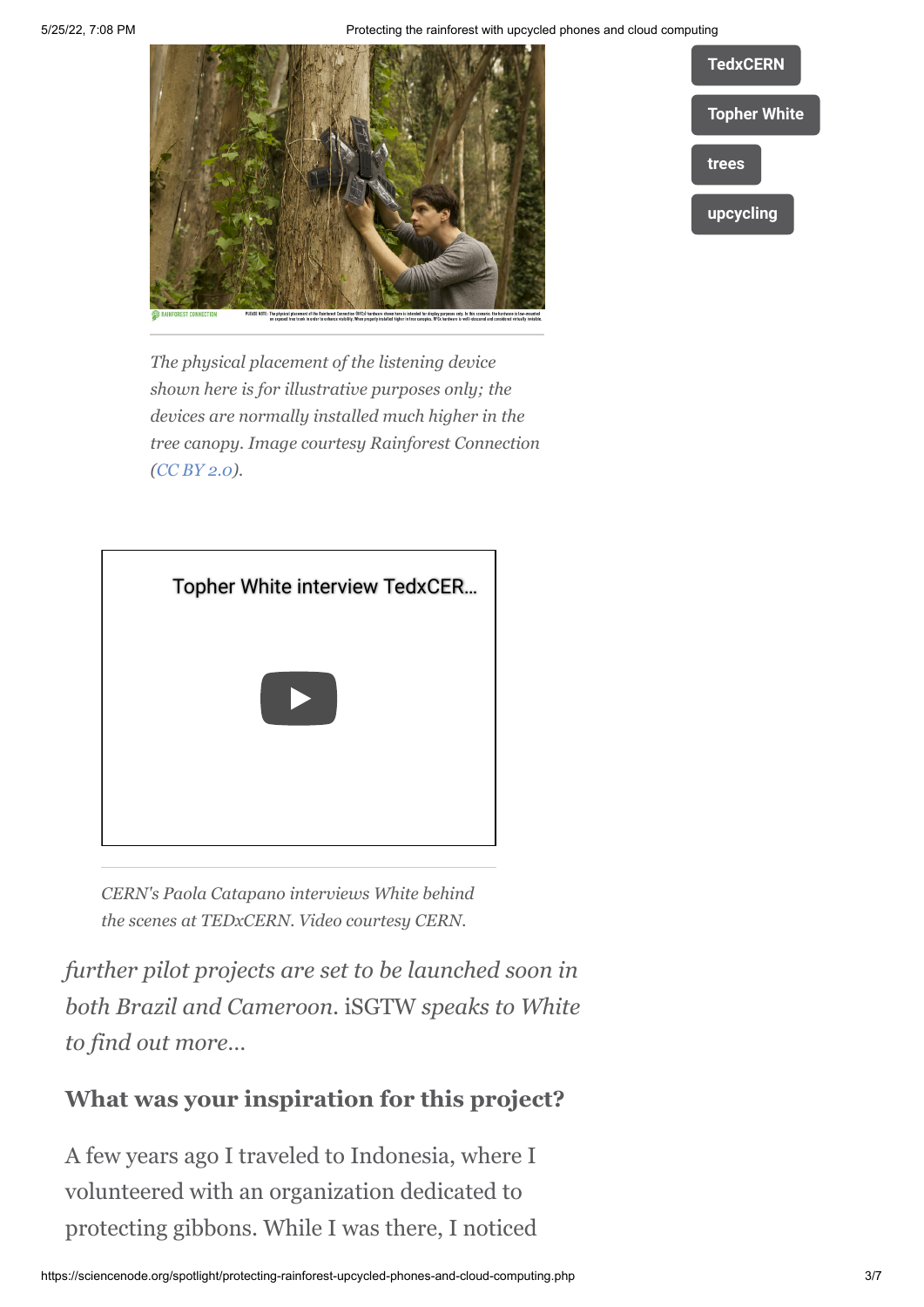that there was a big problem with illegal logging in the area. Three rangers were hired to protect the forest, but there was really no way for them to know when and where the trees were going to be cut down. One day, some of the other volunteers and I set out from the ranger station on a walk into the forest. After just five minutes, we stumbled upon some people sawing down a tree. Despite the fact that we were still fairly close to the ranger station, it had been impossible to hear anything from back there - the cacophony of noise in the rainforest is just too loud.

## **So, how did you come up with the idea to use old cellphones?**

I had noticed that there was surprisingly good cellphone network coverage in the forest. Out there, in the middle of nowhere, there is no electricity, there are no roads for hundreds of miles, and there isn't really a water supply, but everyone has cellphones and uses them all day long. This gave me the idea to set up these phone-based listening devices in the trees and to use them to detect the signature sound-profiles of chainsaws.

## **What role does cloud computing play in the system?**

Previously we had the phones doing the calculations, but we've now moved to doing this in the cloud. The devices record all the sound of the forest and send it up to the cloud, which is where the actual detection takes place. The advantage of this approach is that we can build up a huge data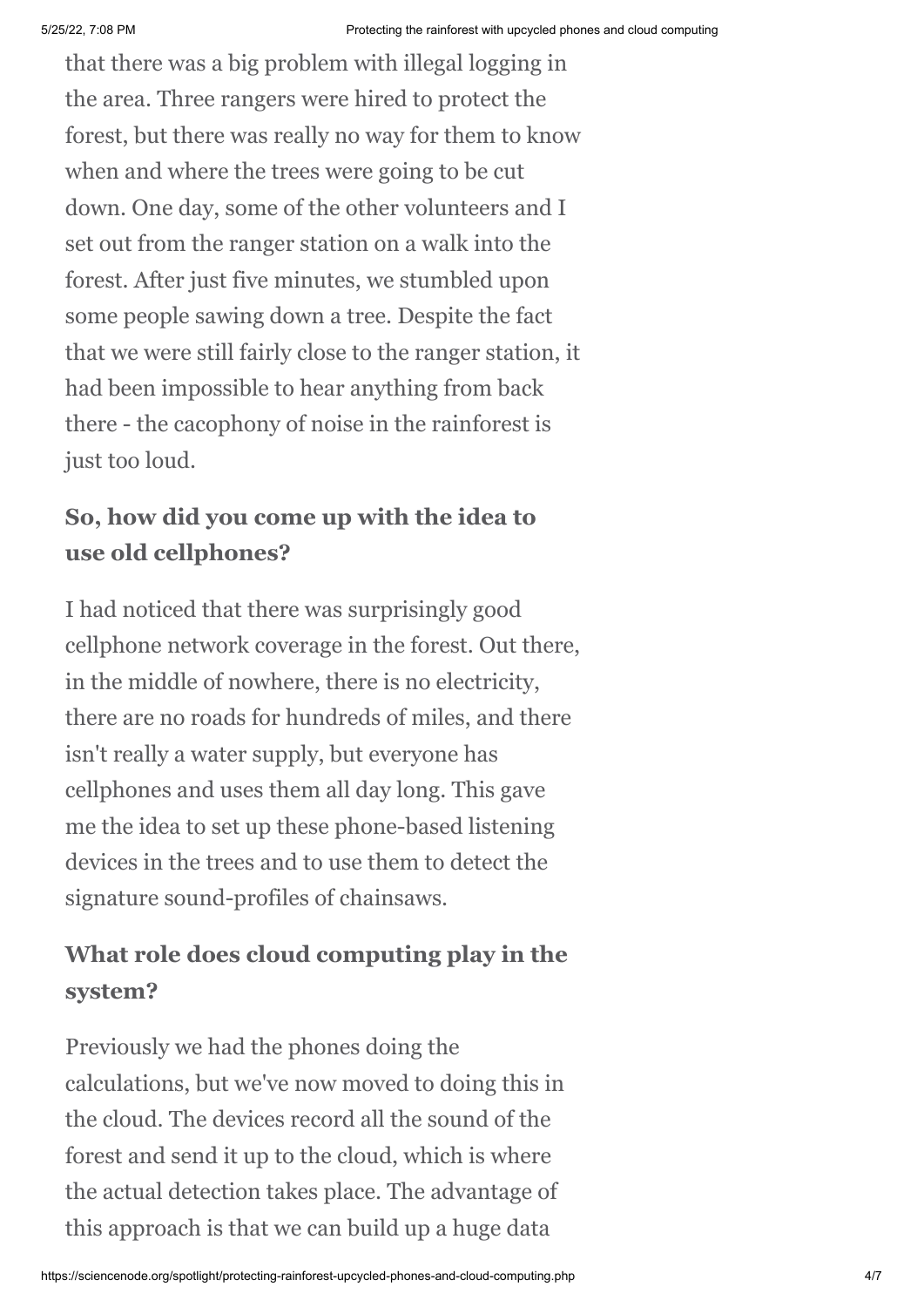store - a sort of 'audio ark' of the biodiversity in the forest. Although we're currently just listening for chainsaws, we do hope to expand to detecting a few other sounds in the future, including gunshots and vehicle movements. Doing the calculations in the cloud also enables us to run the phone-based devices at a lower clock speed, thus reducing power consumption - this has been a major challenge for us.

## **So, it seems like using the cloud gives you plenty of flexibility then …**

The cloud is becoming increasingly central to what we're doing. My long-term hope is that people will be able to build their own devices, install them in the trees themselves and then use our system and our cloud [API](http://application%20programming%20interface/) to build modules to detect different types of things which may be of interest to them. We want to open up our system to others who can do even more cool things with it!

#### **Finally, what do you plan to do with all the data generated by your devices?**

What we do with the data will really define the future of the organization. I hope we're able to do lots of compelling things with it, like creating apps to stream the sound of the forest, for instance. We want to reach out to the scientific community and say 'we have all of this amazing biodiversity data, it's up to you to unlock its value'. It's all about engaging both the public and those who can help us to do more with the data. We want to build tools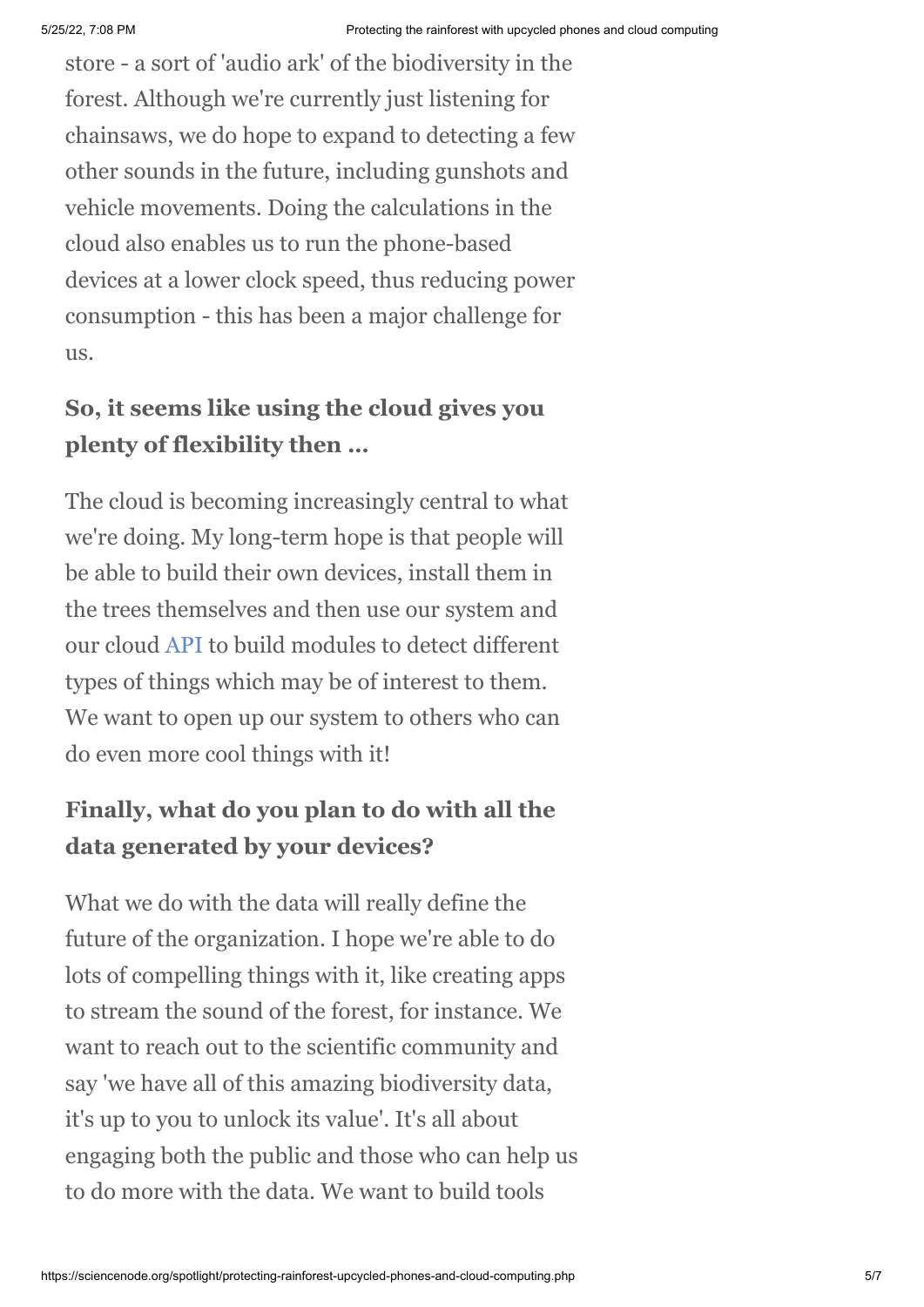that will enable others to use the data to make a real difference.

*- Andrew Purcell*

## **Join the conversation**

**Contribute**

Do you have story ideas or something to contribute? Let us know!

#### **FUNDING PARTNERS CATEGORIES**

The National Science Foundation supports the US desk under award 1242759, for sustaining and strengthening International Science Grid This Week (which recently became the Science Node).



CERN, the European Organization for Nuclear Research, supports the Science Node. The organization has played a key role in the publication since 2006, and currently hosts the European editor.

**Advanced [computing](https://sciencenode.org/archive/?year=2015&category=Advanced%20computing) [Research networks](https://sciencenode.org/archive/?year=2015&category=Advanced%20computing&category=Research%20networks) [Big data](https://sciencenode.org/archive/?year=2015&category=Advanced%20computing&category=Research%20networks&category=Big%20data) [Tech trends](https://sciencenode.org/archive/?year=2015&category=Advanced%20computing&category=Research%20networks&category=Big%20data&category=Tech%20trends) [Community building](https://sciencenode.org/archive/?year=2015&category=Advanced%20computing&category=Research%20networks&category=Big%20data&category=Tech%20trends&category=Community%20building)**

#### **CONNECT WITH US**

f y a  $\blacktriangleright$ 

#### **CONTACT**

**Science Node** Email: **[editors@sciencenode.o](mailto:edit%6F%72s@s%63%69encenode.%6F%72%67)** Website: **[sciencenode.org](https://sciencenode.org/)**